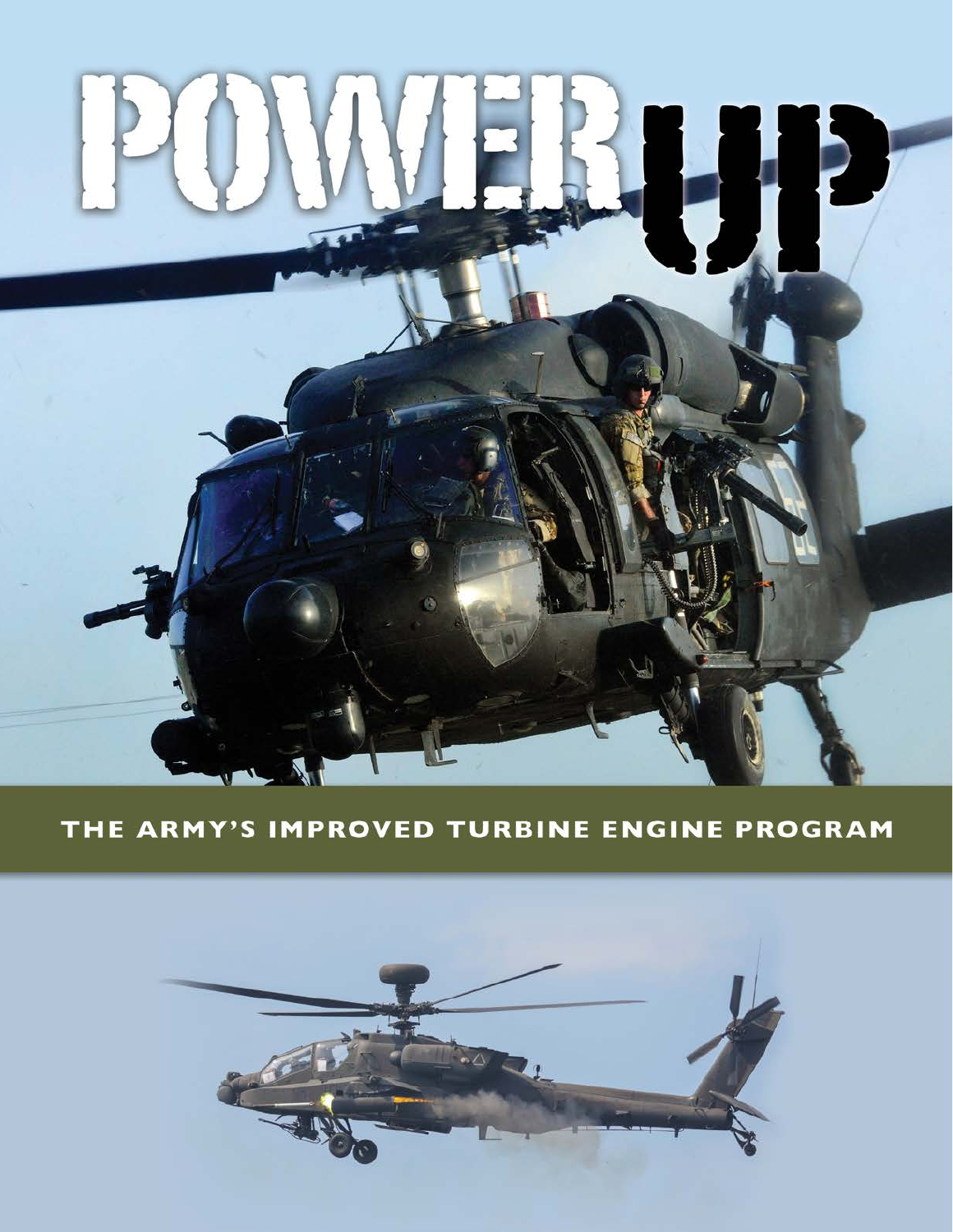**POWER UP THE ARMY'S IMPROVED TURBINE ENGINE PROGRAM** 

**Table of Contents** 

#### **By Rebecca Grant**

Copyright 2015 Washington Security Forum. All Rights Reserved. Cover and Layout by Dixon Designs. Printed in the United States of America.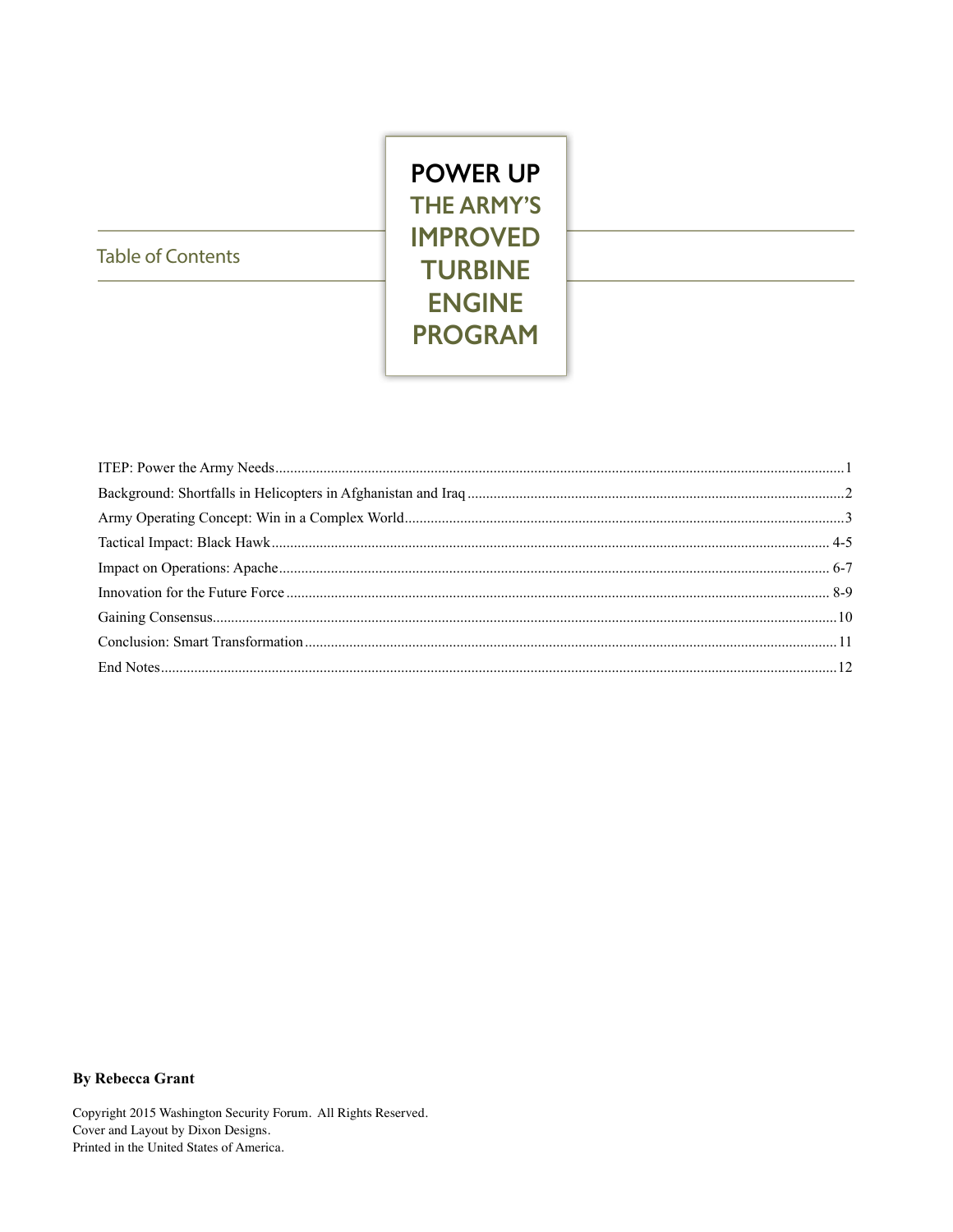#### **ITEP: POWER THE ARMY NEEDS**

*"We don't have the power we need."* That was the warning from Maj. Gen. Michael Lundy, Commander of the U.S. Army Aviation Center of Excellence at Fort Rucker.i

Helicopter operations are a major pillar of the Army's new strategy for a complex world. But as the Army learned in Afghanistan and Iraq, its current fleets of Black Hawks and Apaches often don't have enough power for demanding terrain, temperatures and combat scenarios. Operating conditions have restricted missions causing crews to carry fewer Soldiers or fly without all their weapons and equipment because en-

gines didn't produce enough power.

That's why the Army has launched a replacement engine program to transform the capability of the Black Hawk and Apache fleets. A technology demonstration phase has already produced results and will lead to the next phase of the Improved Turbine Engine Program or ITEP. The Army has asked engine makers for a 50% increase in power, 25% improvement in fuel efficiency, 35% decrease in maintenance costs, and 20% lon-

ger engine life. Under the new engine specifications, the Apache could gain an hour of extra mission time and up to 2500 lbs. of additional payload. The Black Hawk could regain the ability to carry a full load of Soldiers and equipment even in challenging scenarios involving high terrain and hot temperatures.

This is the kind of transformational capability the Army needs. In October 2014, the Army released a new operating concept centered on global operations and the ability to project force even in anti-access scenarios in the Pacific and elsewhere. That means the Apaches and Black Hawks will have new challenges beyond the experience of Afghanistan and Iraq. Improved turbine engines could considerably reduce risk, enhance combat performance, and improve safety for the decades ahead.

Priority one for the Improved Turbine Engine Program is to buy back the combat utility of Black Hawk and Apache. Right now, aircrews are taking short cuts such as reducing troop loads, tasking CH-47s for air assault, or trading fuel for munitions and fire control radar of the Apache. According to the Army, ITEP is needed to end shortfalls, improve survivability for ground troops, and stop risking the ground commander's scheme of maneuver through inability to remain on station.<sup>ii</sup>

The tactical requirement for greater combat reach is another driver. Picture a mission in a contest-

> ed environment – maybe the Pacific theater – with Soldiers prepared to take over a vital objective before adversary forces reach it. Speed is everything. Current Black Hawks could take over nine hours to accomplish the mission, according to an Army analysis. Black Hawks equipped with new engines, carrying the full load of passengers, and eliminating a fuel stop could carry out the mission in two hours and nine minutes.

> The program has also attracted steady support from Congress. "The initiative

to retrofit and upgrade the engines of the workhorse Black Hawk and Apache helicopter fleets via the improved turbine engine program is a testament to intelligent decision-making in the new budget era," wrote Rep. Duncan Hunter, R-California.iii

The Army is preparing to move toward formal engine development in 2016 and select a winning engine in 2018. "The Army has really put their money behind this program," said Colonel Thomas Todd, who was program manager for utility helicoptersiv This analysis considers factors in the Army's decisions, including:

- Why the Army identified ITEP as a solution to combat performance shortfalls
- Tactical Impact for Black Hawk and Apache
- ITEP as Innovation for the Future Force

*"We don't have the power we need."*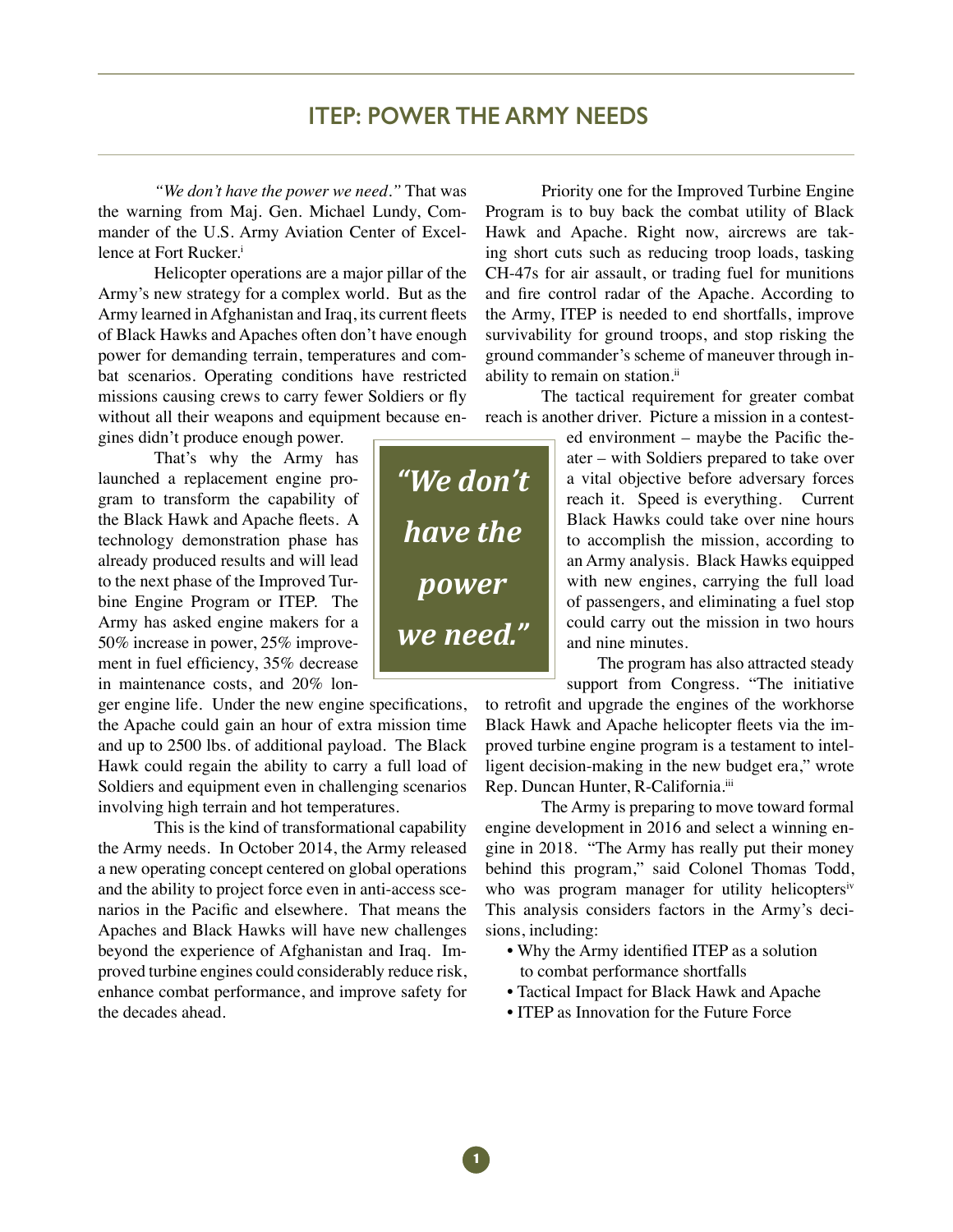## **BACKGROUND: SHORTFALLS IN HELICOPTERS IN AFGHANISTAN AND IRAQ**

"Right now, the Black Hawks can't do their stated mission in Afghanistan," said Army officials in 2004. Engine power limited range and prevented the Black Hawks from carrying the full load of combat troops in high altitudes and hot conditions without reducing the amount of fuel or payload on board.<sup>v</sup>

The Black Hawks simply couldn't make the weight or cover the distances as the thin, hot air degraded performance.



Crews compensated. Medevac teams removed equipment. Black Hawks carried five Soldiers, their kit and weapons, instead of 11. But that stunning conclusion signaled the Army had to find a way to close the power gap.

The Black Hawk wasn't the only fleet affected. The UH-60 Black Hawks and the AH-64 Apache share the same engine type, a 40-year old design that was no longer up to the job in operating conditions where high altitude and hot temperatures limited performance.

The Army has upgraded the current series several times and nothing is left. "If you wanted to squeeze something else out of this engine, you're only going to get maybe an extra 100 shaft horsepower, maybe one or two improvements to fuel efficiency," said Lt. Col. Roger Kuykendall, who was Army program manager of common engines.<sup>vi</sup>

To the Army, this was unacceptable. The solution lay with a new engine tasked to deliver 3,000 shaft horsepower. Drawing on previous research, in 2007 the Army Aviation Applied Technology Directorate began the Advanced Affordable Turbine Engine (AATE) program as the first step to develop a drop-in replacement engine to be retrofitted on both the Black Hawk and Apache.

Reaching out to industry, the Army stated "additional Black Hawk lift capability is needed for hot/high operating conditions and a significant increase in aircraft mission radius capability, up to 500 km (270 nm), is desired for both the Apache and Black Hawk helicopters."

The Army issued specific goals. The improved engines were to be 50% more powerful, and 25% more fuel-efficient with a longer lifespan and lower maintenance costs. Basic requirements included "development and qualification of a new centerline, turbo-shaft engine that is needed to support modernization requirements necessary to ensure the Apache and Black Hawk remain operationally effective well into the 21st century."

As a 6.3 technology demonstration program, AATE served as the research program to lay the technical foundation for an improved turbine engine.

"We're providing a technology foundation to achieve the better fuel efficiency metrics and better horsepower [and] more power in that same envelope," explained Gary Butler, who was engine systems team leader at the Aviation Applied Technology Directorate.vii

Demand continued. "Army Aviation is one of the most deployed assets in the Army," explained Lieutenant General Bill Phillips in late 2012. "Our op-tempo is very high and we are sustaining an 84-percent mission capable rate. We are now up to 5.5 million man-hours and still flying in Afghanistan. Everyone at the highest levels of the Army recognizes the value of aviation to the fight," Phillips said.viii

Army plans call for the Improved Turbine Engine Program to deliver engines to the Army in the early 2020s. If Army leadership is right about the future challenges, the increase in combat power won't come a moment too soon.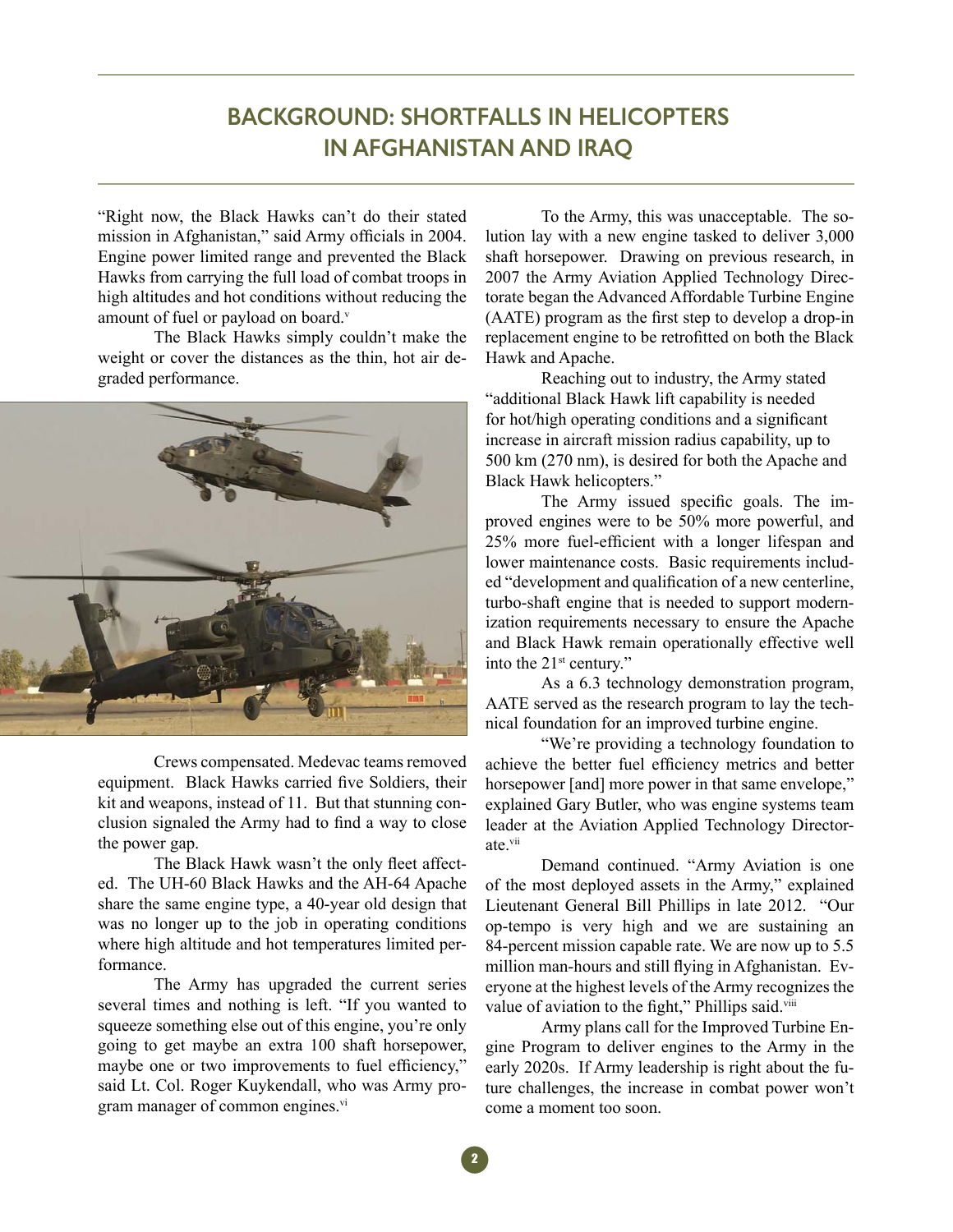### **ARMY OPERATING CONCEPT: WIN IN A COMPLEX WORLD**

Future ground forces are going to be up against adversaries with precision munitions, electronic warfare techniques and a desire to counter US advantages with novel tactics. "After more than a decade of major combat operations in Iraq and Afghanistan, the Army needs to make another transformation," explained Brig. Gen. Gary Brito, Director, U.S. Army Capabilities and Integration Center, at U.S. Army Training and Doctrine Command (TRADOC). The task was to prepare "future Army forces to support joint force freedom of movement and action through the projection of power from land across the air, maritime, space and cyberspace domains."ix

TRADOC released a new warfighting concept titled *Win in a Complex World* in October 2014. Known inside the Army as TRADOC Pamphlet 525- 3-1, this periodic document serves as the intellectual foundation and framework for developing the force of 2025 and beyond. The concept was a bold one that emphasized maneuver and force projection, and did not shy away from high-threat, anti-access situations. While the concept drew on combat experience, it framed future Army operations to overmatch the threats and technologies of near-peer conflict.

The Army operating concept envisions soldiers deploying rapidly to conflict areas where they will fight to gain access and hold territory. Under this concept:

Army forcible and early entry forces, protected by joint air and missile defense, achieve surprise and bypass or overcome enemy anti-access and area denial capabilities through inter-theater and intratheater maneuver to multiple locations. Integrated special operations forces and combined arms teams dynamically task-organized for the mission conduct reconnaissance and security operations to create and preserve options for the joint force commander.<sup>x</sup>

The Army's new operating concept will place very high demands on the Apache and Black Hawk fleets. Achieving surprise and bypassing enemy strongpoints will be up to the combined work of Black Hawk and Apache. For example, Apaches providing

forcible entry firepower and control of unmanned systems could perform much more effectively with the added range, mission duration and payload after they receive the engine upgrade.

"If we are going to fight in this complex world, if you think about being in a megacity, where you have to go into these small, tight landing zones and these urban canyons, you don't need just enough power to get in there and get out of there," Lundy said. "You need to get in there and get out of there with a lot of dynamic capability," he added.xi



In fact, ITEP was singled out as an important capability for Army aviation. "Improved turbine engine, drivetrain, and airfoil technologies keep legacy aircraft effective until future vertical lift fielding," stated TRADOC.xii

Given TRADOC's forecasts, the most important factor in the Army's decisions regarding ITEP is to what extent it can provide enhanced combat performance. The next sections consider the direct tactical impact on missions for the Black Hawk and for the Apache.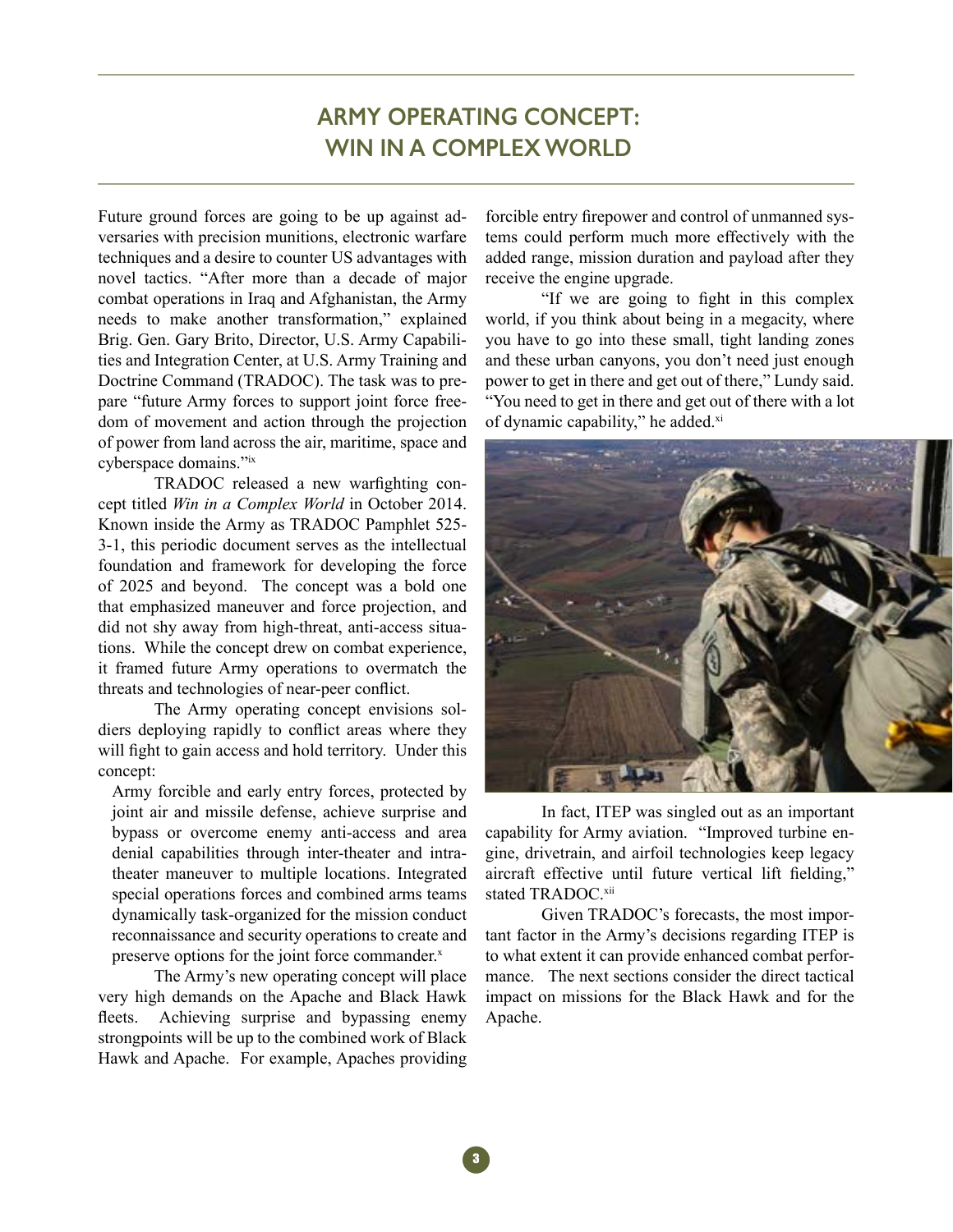The value of extended range may be particularly crucial for the Black Hawk. The Black Hawk is a utility helicopter used by the Army to transport and insert troops. The Black Hawk has a composite titanium and fiberglass four-bladed main rotor, is powered by two General Electric T700-GE-700 engines, and reaches speeds of over 163 mph (142 knots). Armor helps protect the Black Hawk against hits from 23 mm shells.

The stalwart Black Hawk is and will remain a mainstay for Army operations in environments ranging from combat to special operations to medical evacuation. The Army started buying Black Hawks in the late 1970s. At that time, requirements for "high/ hot" operation were specified at an atmospheric condition of 4000 foot altitude/95-degree day. Helicopters have since added weight from new mission packages, and Soldier weight has increased due to the gear they carry.

In 2001, the Army began a program to upgrade over 2000 Black Hawks to the UH-60M and UH-60V configurations. New main rotor blades, a digital data bus for the cockpit avionics, multi-function displays, a stronger fuselage and advanced infrared suppression fitted the UH-60Ms for operations in tough environments. The Army also opted to buy new UH-60Ms. Including the UH-60V variant, the Black Hawk fleet will ultimately number about 2135.

The UH-60M version soon saw service in Afghanistan. UH-60Ms included upgraded engines producing approximately 2,000 shaft horsepower, a gain of 5% over previous engines.

More sophisticated technology on board gave pilots multi-function digital displays for Blue Force Tracker and improved mission planning and data transfer systems. "We got great reaction from pilots," said Lt. Col. Jerry Davis of the first 12-month deployment of the UH-60M in Afghanistan. "They experienced a higher than average operational readiness rate with those aircraft in theater and they loved the technologies on board."xiii

But future scenarios can't get the full benefit of these upgrades without new engines. Inserting Soldiers during an air assault demands swift, decisive action. With new, ITEP engines the Black Hawk will carry the full weight equivalent of 13 Soldiers even in a high, hot environment. Altitude and temperature won't constrain tactical options.

Army plans for an air assault show the difference ITEP will make. The planning case developed by the Army calls for 130 Soldiers to conduct an air assault from a forward operating base (FOB) to an Objective 225 km distant without stopping to refuel.

Eliminating the Forward Fuel and Arming Point (FARP) in this mission profile is a transformational advantage for the Army. The FARP is a landing zone where Soldiers must clear out threats and provide security. Those Soldiers must also be resupplied, adding to the logistics requirements and potentially



4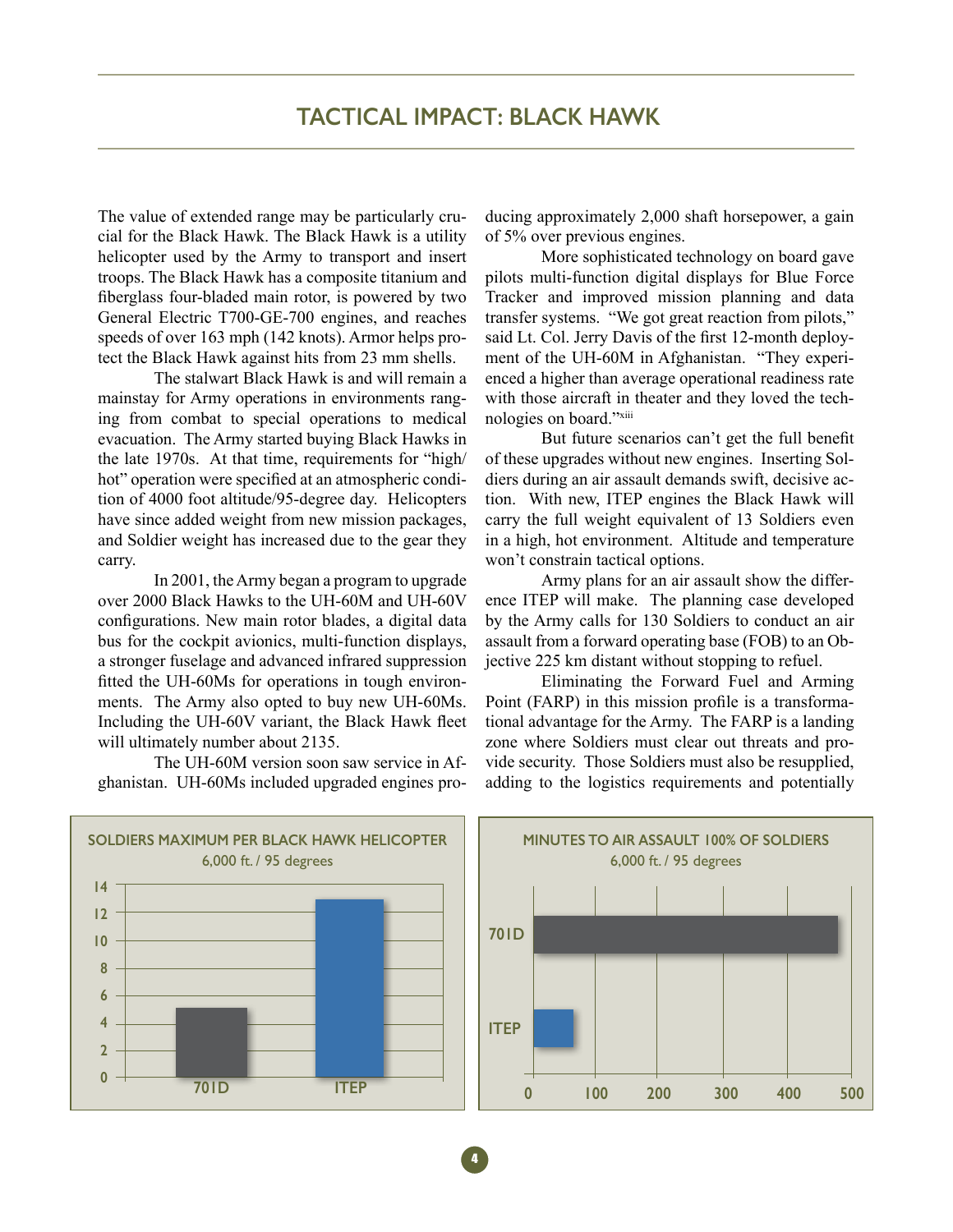## **TACTICAL IMPACT: BLACK HAWK**

constraining maneuver. While the Army trains to run a lean and agile FARP, eliminating it lessens the burdens for the mission and increases advantages. The UH-60M Black Hawk variant is at the center of the Army's long-term aviation plan and provides critical capabilities for the force over the next two decades. The Army stands to gain a true transformational capability on a conservative acquisition path with ITEP.

One reporter commenting on ITEP put it well. "The stealth Blackhawk helicopters that flew the elite members of Seal Team 6 on the mission that killed Osama bin Laden might not have had to make a refueling stop on the way back to their Afghan base if those helicopters had more powerful, fuel efficient engines."xiv

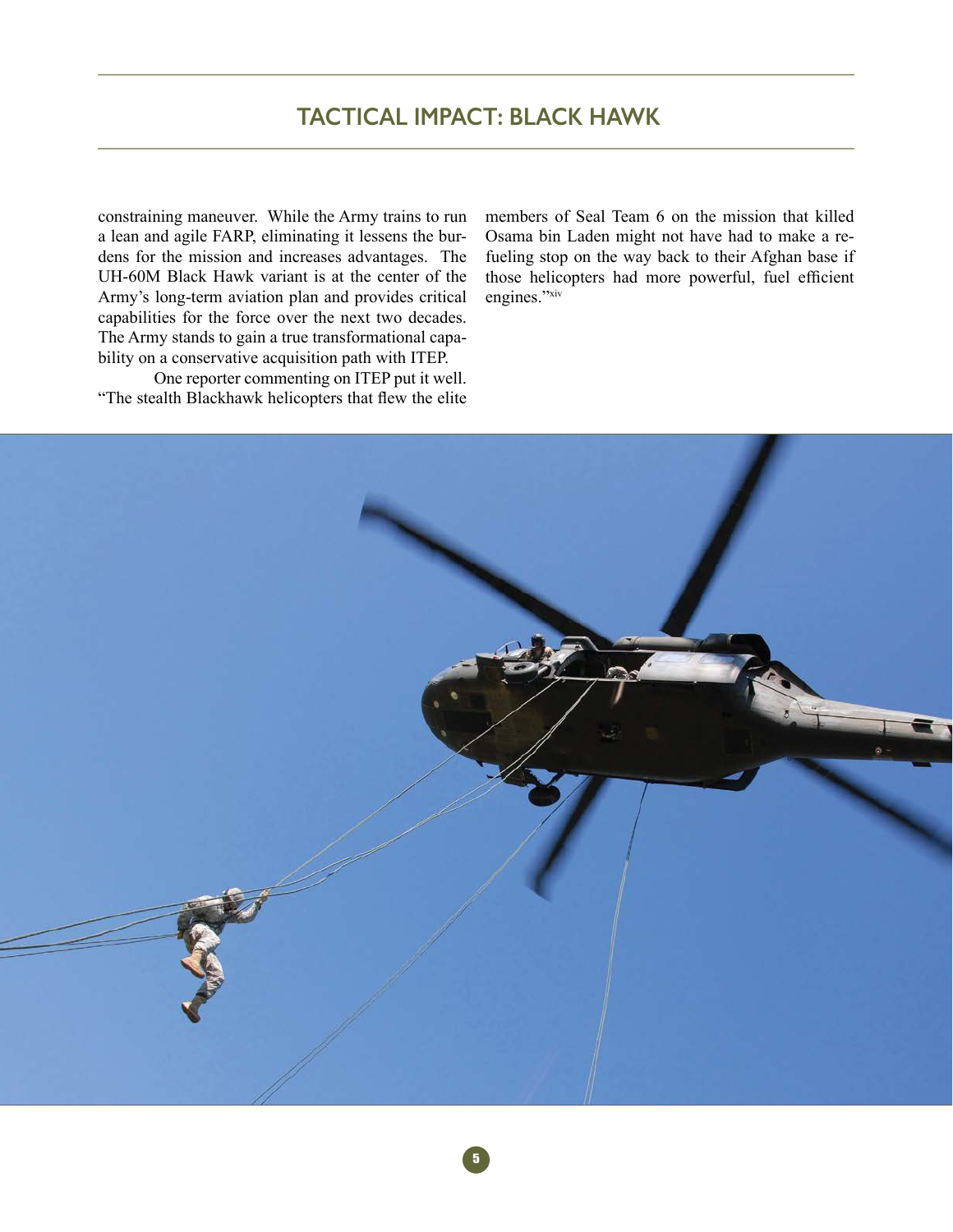For the Apache, more powerful engines could significantly extend mission capability and weapons payload. The power and efficiency increase from ITEP will benefit Apaches as that fleet faces new range and loiter demands. The AH-64 Apache is highly maneuverable gunship equipped with heavy weapons, including 30 mm machine guns, Hellfire air-to-surface anti-armor missiles and in some cases, Hydra 70 rockets. The Apache first flew in 1975 and entered full service with the Army in the mid-1980s.

Armed reconnaissance is a prime Apache mission now that they are picking up the role from the OH-58 Kiowa warriors under the Army's Aviation Restructuring Initiative. Take the example of air assault. According to Army doctrine, Apaches conduct aerial reconnaissance before a planned assault. They gain



information on landing zones, survey objective areas, test air defenses, scout for artillery targets and destroy high priority targets of opportunity. On the day before the operation, known as D-1, the work of the Apaches intensifies as movement to contact sets conditions for the assault.

On D-Day, Apaches destroy located enemy forces until landing zones are confirmed clear. As Black Hawks carrying Soldiers move forward, Apaches perform attack reconnaissance along the ingress routes and out ahead as necessary. Attack helicopters then shift to overwatch of the landing zones and push supporting fires out beyond the objective.

When Soldiers are on the ground, the Apaches add new tasks to support the ground tactical phase. As the ground force moves forward and seizes its objective, Apaches may again be tasked to support the ground tactical plan. These missions include area security for forward operating bases (FOBs) and FARPs, reconnaissance of follow-on objectives, establishing screen lines, and conducting route reconnaissance and security for lines of communication (LOCs.) "Throughout all missions, the attack reconnaissance unit is prepared to conduct target/BHOs to other attack reconnaissance aviation elements, conduct CCAs, assist with C2, and provide reconnaissance information and products," says the Army.<sup>xv</sup>

The mission of attack helicopters shows why the extended range, mission duration and payload offered by ITEP could make a big difference in scenarios described by TRADOC.

> • "Attack helicopters are offensive weapon systems. They provide commanders the means to deliver massed firepower rapidly and accurately, thus disorganizing enemy forces and allowing the friendly force to gain or maintain the initiative."

> • "The mobility and flexibility of attack helicopters expand the reach of commanders to all areas of the battlefield," according to Army doctrine. "The speed with which attack helicopters can mass combat power at chosen points in the battle area allows the force commander to influence the battle to a depth that would otherwise be beyond his reach."xvi

As with Black Hawk, the Army has invested in the Apache to add sophisticated sensors and systems as it takes on more of the scout and reconnaissance mission. Crews use a Helmet-Mounted Display which can control the 30 mm M230 Chain Gun. Some AH-64Ds have the Ground Fire Acquisition System (GFAS) to detect and target weapons fire on the ground in a 120-degree field of regard.

The Army has a major program underway to rebuild over 600 Apaches in a configuration known as the AH-64E. With new build aircraft included the planned total number of Apaches will be 690. The program started in 2006 and is already at initial op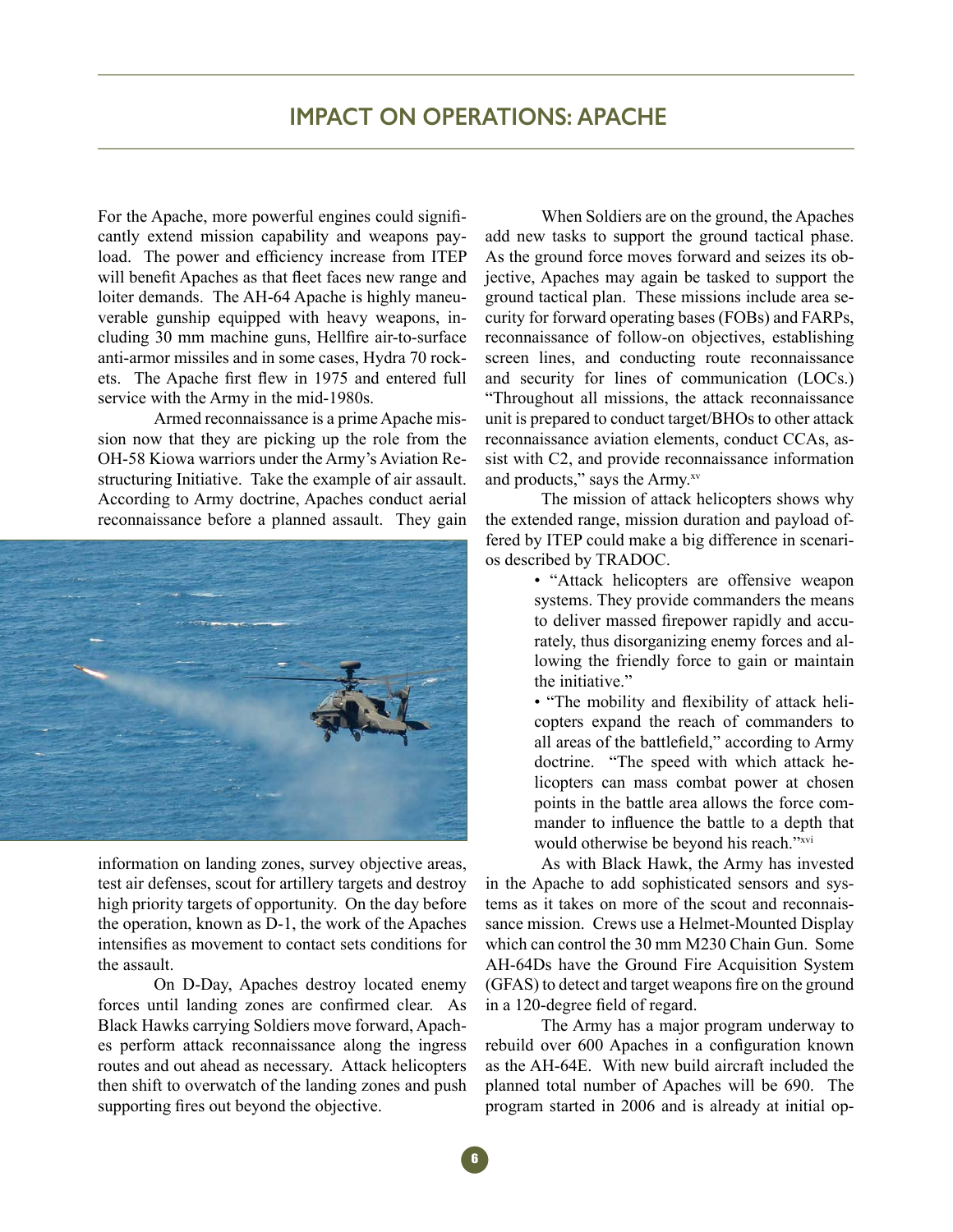erating capability. The investment is necessary because the "AH-64E Apache Remanufacture is the heavy attack helicopter of the current and the future force," according to the Army's statement in its 2013 Selected Acquisition Reports. As a network-centric platform for the Future Modular Force, the AH-64E "will provide the capability to simultaneously conduct (or quickly transition between) close combat, mobile strike, armed reconnaissance, security and vertical maneuver missions across the full spectrum of warfare from Stability and Support Operations to Major Combat Operations when required in day, night, obscured battlefield and adverse weather conditions," said the report.

 Apache crews can also control unmanned aerial vehicles via datalinks which allow a Shadow or larger Grey Eagle to share a common operating picture. The UAV links will make the Apache critical for the Army's long-term transition to a manned-unmanned mix on the battlefield.

Now add the ITEP engines. Current numbers are only estimates. However, the Advanced Turbine Engine Company (ATEC), a joint venture of Honeywell and Pratt & Whitney, has estimated the ITEP engines could increase Apache mission loiter time by 48 minutes. An increase of that magnitude has tremendous tactical impact as Apache crews take on and reshape the armed scout role using manned-unmanned teaming.

Demand for Apaches heats up when conflict intensifies. Apache helicopters were deployed to assist in the fight against ISIS terrorists in Iraq and Syria. In October 2014, Apache helicopters struck four sites in a battle near Fallujah. The Apaches worked with fixed-wing aircraft together hitting two mortar sites, a large ISIL unit and two small ISIL units, according to the Pentagon. Apaches also struck tactical units and vehicles in action near Al Asad in February 2015.<sup>xviii</sup>

These examples shed light on how improved turbine engines could greatly increase Apache combat capability by improving on-station time. The striking Apache may have to wait as Soldiers and tactical air controllers sort out positions of friendly troops, assess collateral damage risks, and pinpoint insurgents. Extra range from more fuel efficient engines extends precious on-station time so that the Apache crews can stay on the spot to strike hard rather than having to depart the action and return to bases for fuel. Keeping the same crews in the air for extra minutes as the situation develops retains their better situation awareness of strike requirements. In addition, the extra power means the Apaches can perform missions with the full complement of equipment, munitions, and fuel aboard thereby increasing firepower and mission effectiveness.xix

Apache missions of the future will demand all those capabilities. Apaches are now stationed at



Fort Wainwright in Alaska where they will train with Stryker and airborne infantry units. They will also gain experience integrating with the Air Force's longrange sensors and join upcoming Red Flag Alaska exercises with joint and allied partners.

ITEP engine performance can also increase combat mission radius. Range may be especially critical as Apaches experiment with high-intensity joint missions such as launching from Navy ships.

The Apache fleet is already stretching with innovative force projection exercises. The Army conducted experiments in 2014 with Apaches extending reach and firepower from sea platforms. "One element of this could be the use of Apache and Black Hawks on ship platforms," said Gen. Vincent K. Brooks, Commander, U.S. Army Pacific.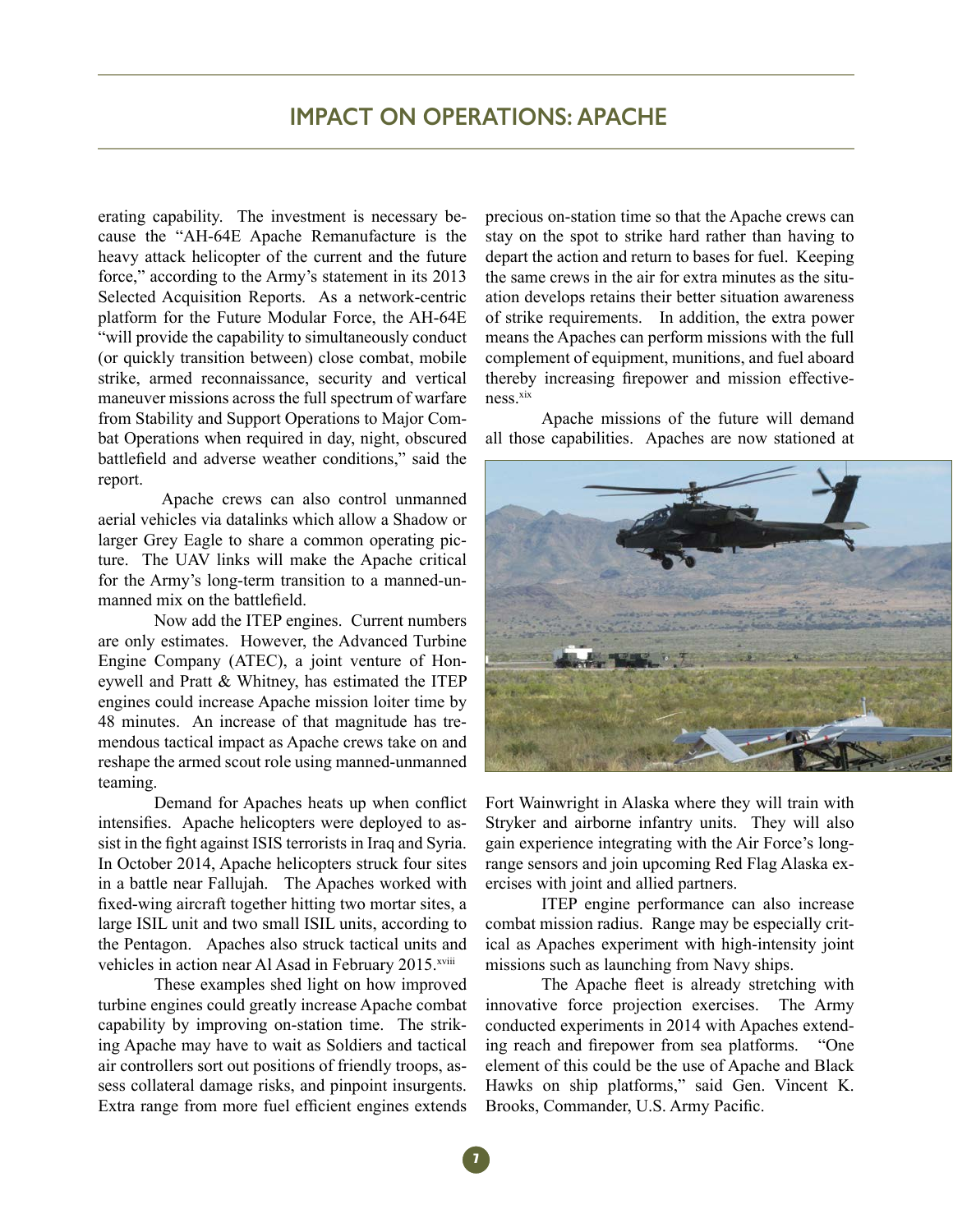**Innovation for the Future Force.** The Department of Defense has goals across the military to make sure America retains a technology edge.

ITEP is an ideal fit for the Pentagon's Third Offset initiative. "I'm telling you right now our technological superiority is slipping," reiterated Deputy Secretary of Defense Robert Work in a 2015 speech at the Army War College Strategy Conference. The Pentagon launched the Defense Innovation Initiative – also called the Third Offset strategy – to stimulate investment in capabilities that will deliver strong operational advantages essential for a much more threatening environment.

There's no sign of slackening demand for lift, air assault and armed reconnaissance. "As an example, Joint Base Lewis-McChord's combat aviation brigade is preparing for assignments that would have them flying over the Pacific Ocean for the first time," noted Assistant Secretary of the Army for Acquisition, Logistics and Technology Heidi Shyu. "In the past, Army helicopter crews generally handled missions over land. This signifies important changes in how the Army will expend equipment and funds in a post-Afghanistan era," Shyu said.xx

An advanced, 3000 shaft horsepower engine is a transformative upgrade for Army aviation. Going forward, Black Hawks and Apaches will be at the



center of the force. The combat environment of the 2020s and beyond could look very different. Picture laser weapons, more manned-unmanned teaming with helicopters and unmanned vehicles, and new hotspots across the globe. ITEP can be a driver and partner of innovation across the Army. Possibilities include:

**Operational Energy.** Saving fuel is a big part of ITEP. Take the Army's scenario for a 225 km air assault. Black Hawks with ITEP would use little more than one-fifth of the fuel required for the current 701D engines.



It's part of a bigger plan for innovation in operational energy to pay off in combat power. The Army's Equipment Modernization Strategy also committed the aviation portfolio to "reduce operational energy requirements and develop operationally viable alternative energy sources to reduce Soldier risk and improve sustainment." As the document pointed out, the Army "faces significant risks from outdated and inefficient energy capabilities." This applies directly to aviation systems. "Future aerial systems require greater lift, range and endurance without increasing logistical requirements," noted a special annex.

At fleet maturity, ITEP engines could save up to 50 million gallons of fuel yearly across the Apache and Black Hawk flight hours. The savings could total one billion dollars per year. Cost estimates will vary depending on spot oil prices. An even bigger variable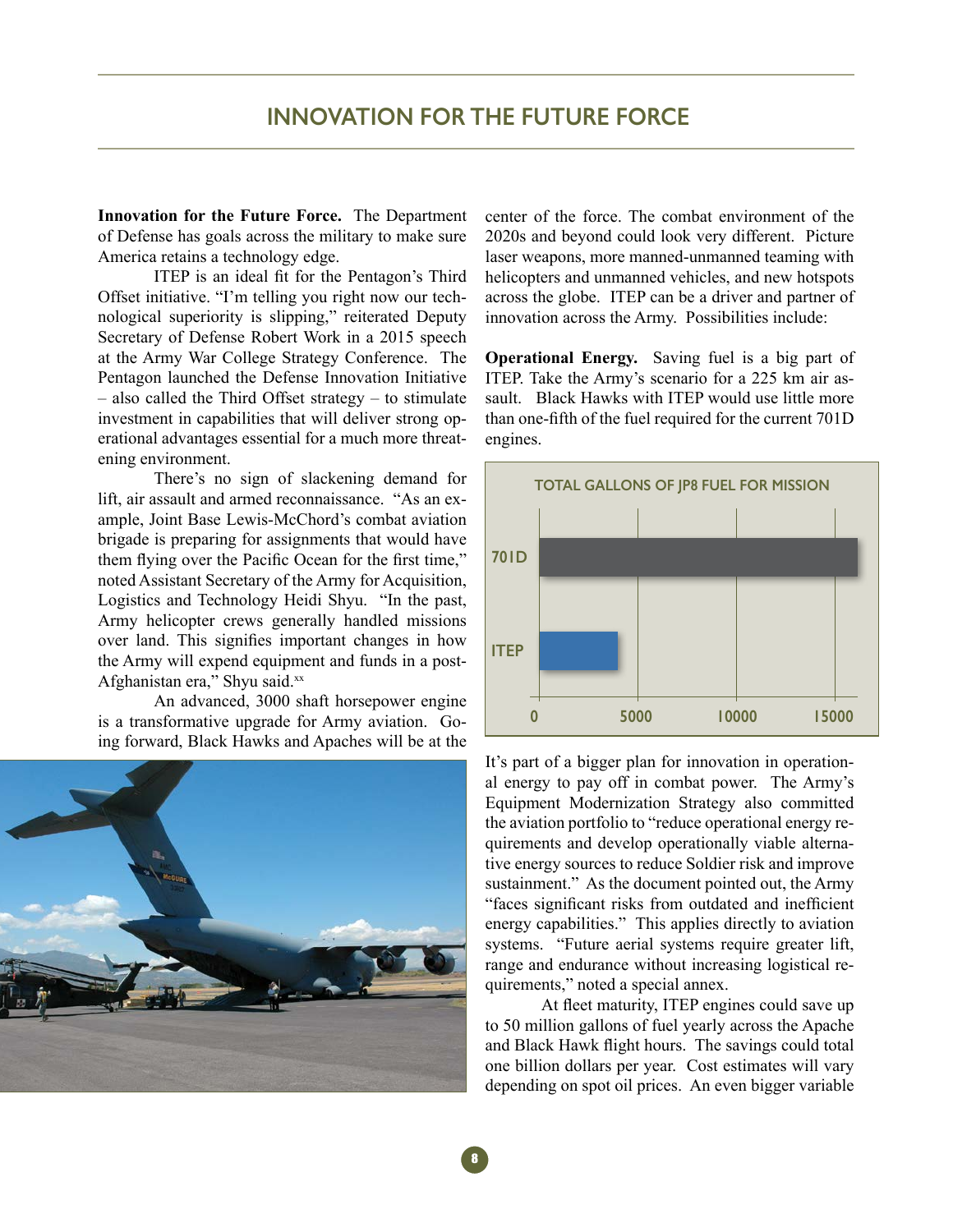would be the final size of the Apache and Black Hawk fleets and their flying hour totals. However, the point is that the 25% better fuel efficiency requested by the Army returns dollar savings over the life of the program.

**Directed Energy.** Beyond the immediate benefits, ITEP engines will make Black Hawk and Apache more capable for future missions. For example, the Army has research underway on directed energy laser weapons with offensive and defensive applications. Mounting a laser on a helicopter is a real possibility. "The development of directed energy capabilities on mobile and fixed platforms holds promise for ordersof-magnitude increases in range, effectiveness, rate of fire, and unlimited munitions stowage," stated the Army's Operating Concept.xxi Power for directed energy in a fiber optic laser depends directly on engine power. Over the next few years, field testing of the ITEP engine could ascertain whether it has advantages in directed energy applications.

capabilities for operations in the networked common operating environment."xxii More research on future lift could begin after 2017. Future Vertical Lift may be a family of systems fielded after the mid-2030s with several exotic platforms across all the services. Work led by the Aviation and Missile Research, Development, and Engineering Center (AMRDEC) focused first on software and avionics concepts. Airframe design will come much later. When the Army moves forward with a future platform, ITEP is well-positioned to power light and possibly medium versions of FVL.xxiii

The reality is that hundreds of Black Hawks and Apaches will remain in the Army inventory in the 2040s and perhaps beyond. The question is whether they will deliver combat capability for Soldiers – and that answer depends on keeping ITEP on pace.



**Future Vertical Lift.** What about new helicopters? The Army's thirty-year plan is to "introduce the future vertical lift, medium utility and attack platforms while unmanned aerial systems introduce a future family of platforms with enhanced manned/unmanned teaming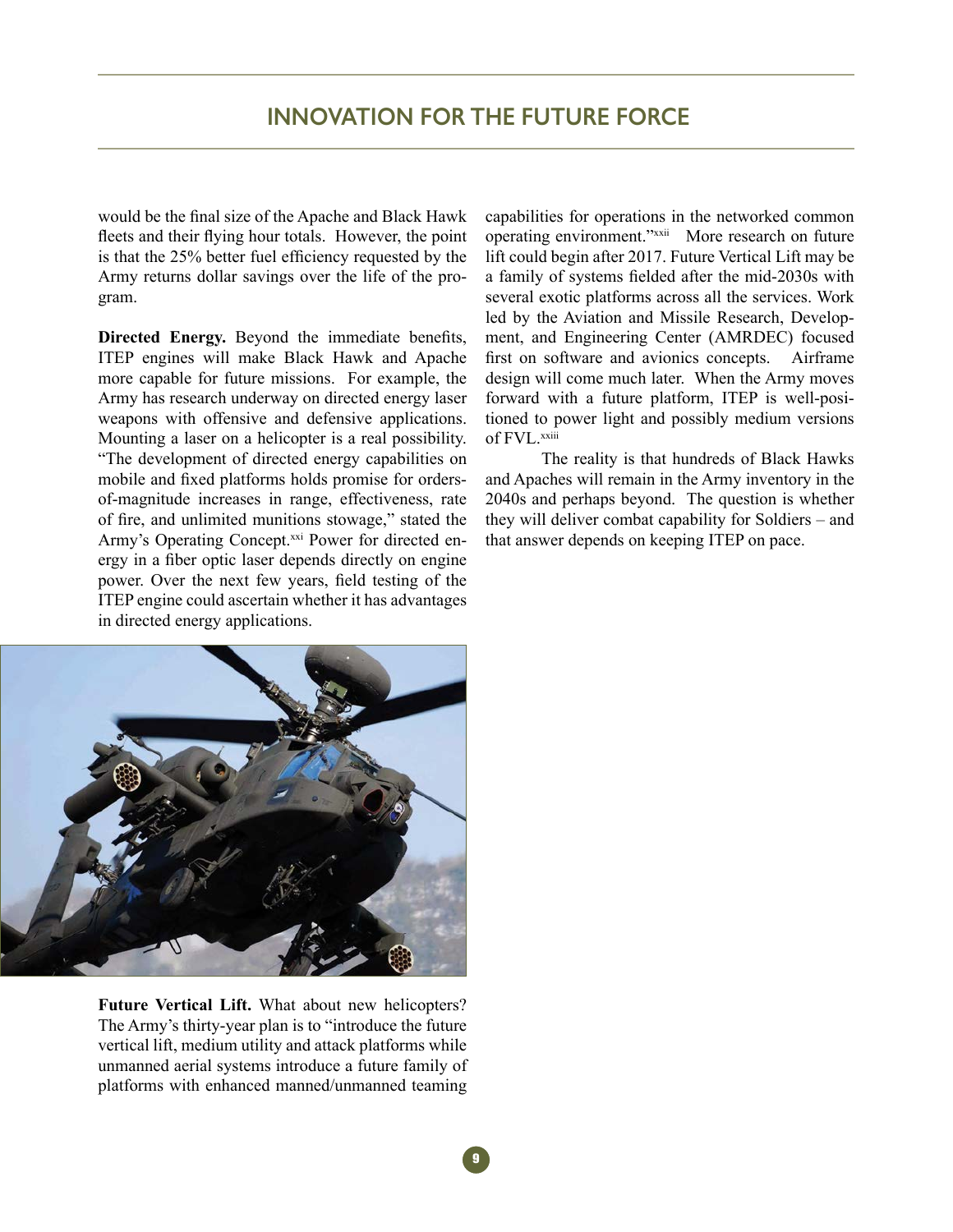#### **Next Steps**

ITEP is the number one priority for the Army, according to Assistant Secretary of the Army Shyu. The Army wants a new turbine engine so its helicopters can fly in high and hot conditions anywhere in the world. ITEP's increased range, she said, will also save the Army in the number of helicopters it needs.<sup>xxv</sup> ITEP was approved by Undersecretary of Defense for Acquisition Frank Kendall in August 2015.

ITEP entered an exciting new phase with the release of requests for proposals in fall 2015. Next, the Army will select teams to go under contract to develop engines and compete for the program award. Formal competition begins in 2016.

A winner will be selected in spring 2018 to proceed to Engineering, Manufacturing and Develop-



ment. Developing a production-ready engine will still require a substantial period of development and thousands of hours of engine testing to reach a military quality engine that can transition to full-rate production.

Ultimately the Army expects to buy 6,215 engines including spares.

Under current plans, the combat improvements offered by ITEP are still more than half a decade away. Any delay in the program will push back the timeline even more and leave Soldiers with less than what they need.

On Capitol Hill, Congress included funds for the competition in its 2016 budget.

Congress has recognized the technology development in ITEP can make Black Hawks and Apaches far more effective. Support has been steady – particularly from those who recognize what additional helicopter power provides for Soldiers.

The Senate Armed Services Committee has consistently expressed its support for ITEP. The Committee stated: "providing adequate and stable funding for ITEP sufficient to carry at least two engine developers over the next few years and through completion of the technology development phase is important to reduce risk, achieve appropriate technology maturity, and set the conditions for ultimate program success."xxiv

"The initiative to retrofit and upgrade the engines of the workhorse Black Hawk and Apache helicopter fleets via the improved turbine engine program is a testament to intelligent decision-making in the new budget era," wrote Rep. Duncan Hunter of California.xxv

"I want to commend the U.S. Army for establishing a firm requirement for the Improved Turbine Engine Program," said Rep. Tammy Duckworth of Illinois. Duckworth was a Black Hawk pilot who was shot down in Iraq in 2004. "What you have done to develop and integrate the engine provides a heck of a lot more engine power...a lot more fuel savings, and it is really a significant combat multiplier and good for cost savings as well," Duckworth stated.

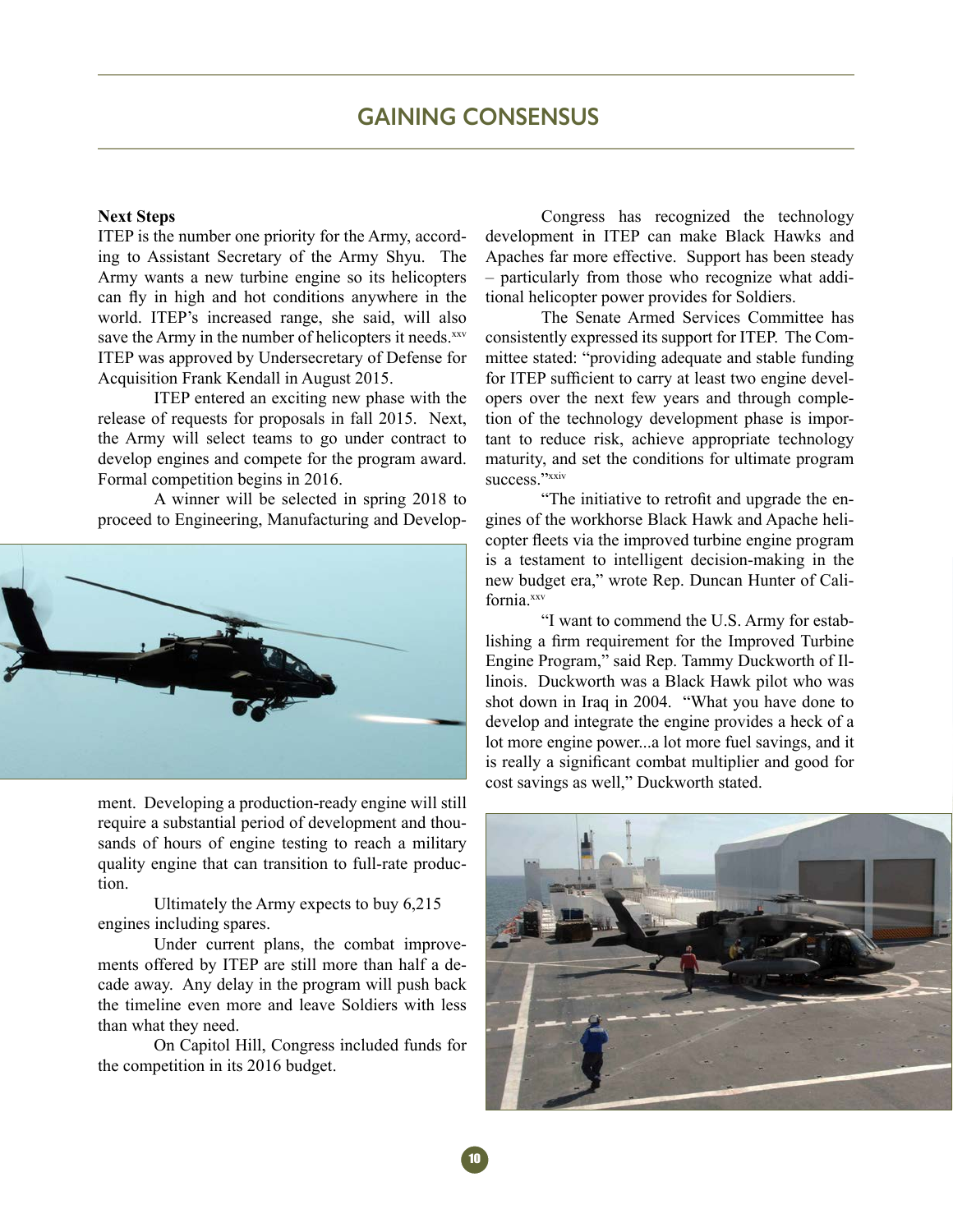The Nation "must have a force that enables the Army to win in a complex world in which the future adversaries, future missions and future conditions are uncertain," noted TRADOC.

Future Army operations depend on combat reach. Pacific islands, Middle East mountain ranges, the flat plains of Africa: many potential trouble spots around the world could call on the Army to rapidly insert troops and provide armed reconnaissance and supporting fires in a joint or Coalition operation.

Tactical scenarios make a strong case. Investing in increased engine performance delivers unique and significant gains that cannot come from any other type of upgrade.

The value of ITEP rides on combat performance improvements. The Army's concepts for rapid insertion and dominant maneuver under *Win in a Complex World* will demand much from the Apaches and Black Hawks. Specific scenarios are impossible to predict. However, the performance margin for the crews – and those Soldiers who depend on them – is invaluable.

By 2040 the Army will be undergoing changes to a force that fights and wins in different ways. Yet that force will still rely on Black Hawks and Apaches. They may serve an exotic force of unmanned systems and Soldiers teamed together. Yet the missions of air assault, armed reconnaissance and strike will remain core for Soldiers. Only with ITEP can the Black Hawk and Apache deliver all that Soldiers - and the Nation will expect of them.

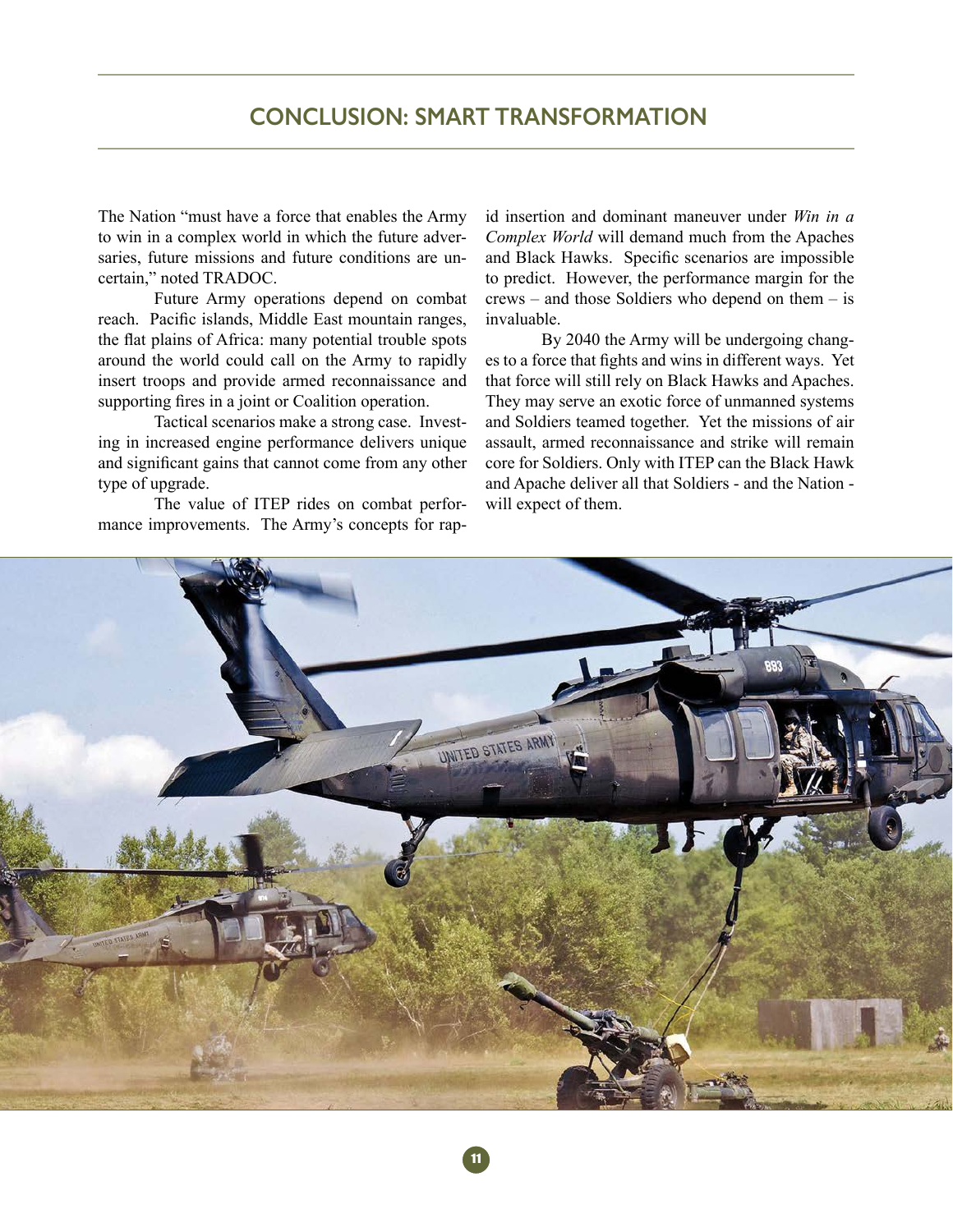# **END NOTES**

xx Heidi Shyu, Remarks to KMI Media Group Military Logistics Forum, March 2015.

xxi TRADOC Pam 525-3, 2014, p. 37.

xxii Army Equipment Modernization Strategy, 2013, Annex E, Aviation.

xxiii U.S. Army, Stand-To! Future Vertical lift, July 24, 2014. http://www.army.mil/standto/archive\_2014-07-24/

xxiv Carl Levin National Defense Authorization Act, June 2014.

xxv Hunter, op.cit.

xxvi "New Turbine Engine is Army's Number One Priority, Shyu Says," *Defense Daily*, April 1, 2105.

<sup>&</sup>lt;sup>i</sup> C. Todd Lopez, "Lundy: Gold-plated gear not always best value for Army," www.army.mil March 30, 2015. ii United States Army, TCM Lift Slide, US Army Contracting command. iii Rep. Duncan Hunter, "Commentary: Strategic Budget Choices Apache, Black Hawk Engine Upgrades Vital," *Defense News*, August 18, 2014. iv Richard Whittle, "Its Unbelievable What We Go Through," *Breaking Defense* May 6, 2015. v "Army Awaiting Go Ahead for New Helicopter Engines," *National Defense*, March 1, 2004. vi Valerie Insinna, "Fuel-Efficient Engine to Increase Range, Power for Army Helicopters," *National Defense*, January 2014. vii Insinna, op. cit. viii Kris Osborn, "Phillips outlines aviation modernization priorities," ASA(ALT) - October 31, 2012, www.army.mil. ix Birg Gen. Gary Brito, Force 2025 and Beyond: The Way Ahead," ARMY Magazine, February 2015. x TRADOC Pamphlet 525-3, *The U.S. Army Operating Concept: Win in a Complex World*, October 31, 2014, p. 17. xi Lopez, op. cit. xii TRADOC, 525-3, p. 38. xiii Kris Osborn, "New Army Black Hawk succeeds in combat," March 4, 2010, army.mil. xiv Marcus Weisgerber, Army's Next Engine War, *Defense One*, October 13, 2014. xv U.S. Army, TC 1-400, Chapter 3, Reconnaissance/Security/Attack Operations. xvi These statements are from doctrinal mission statements for attack helicopters and have changed little from this 1997 version. xvii Luis Martinez, "U.S. Now Using Apache Helicopters to Attack ISIS in Iraq," *ABC News*, October 5, 2014. xviii Combined Joint Task Force – Operation Inherent Resolve Public Affairs, U.S., Coalition Allies Continue Airstrikes Against ISIL," Department of Defense, February 13, 2015. xix William Cole, "Helicopters Herald Army's New Focus," *Honolulu Advertiser*, August 23, 2014.